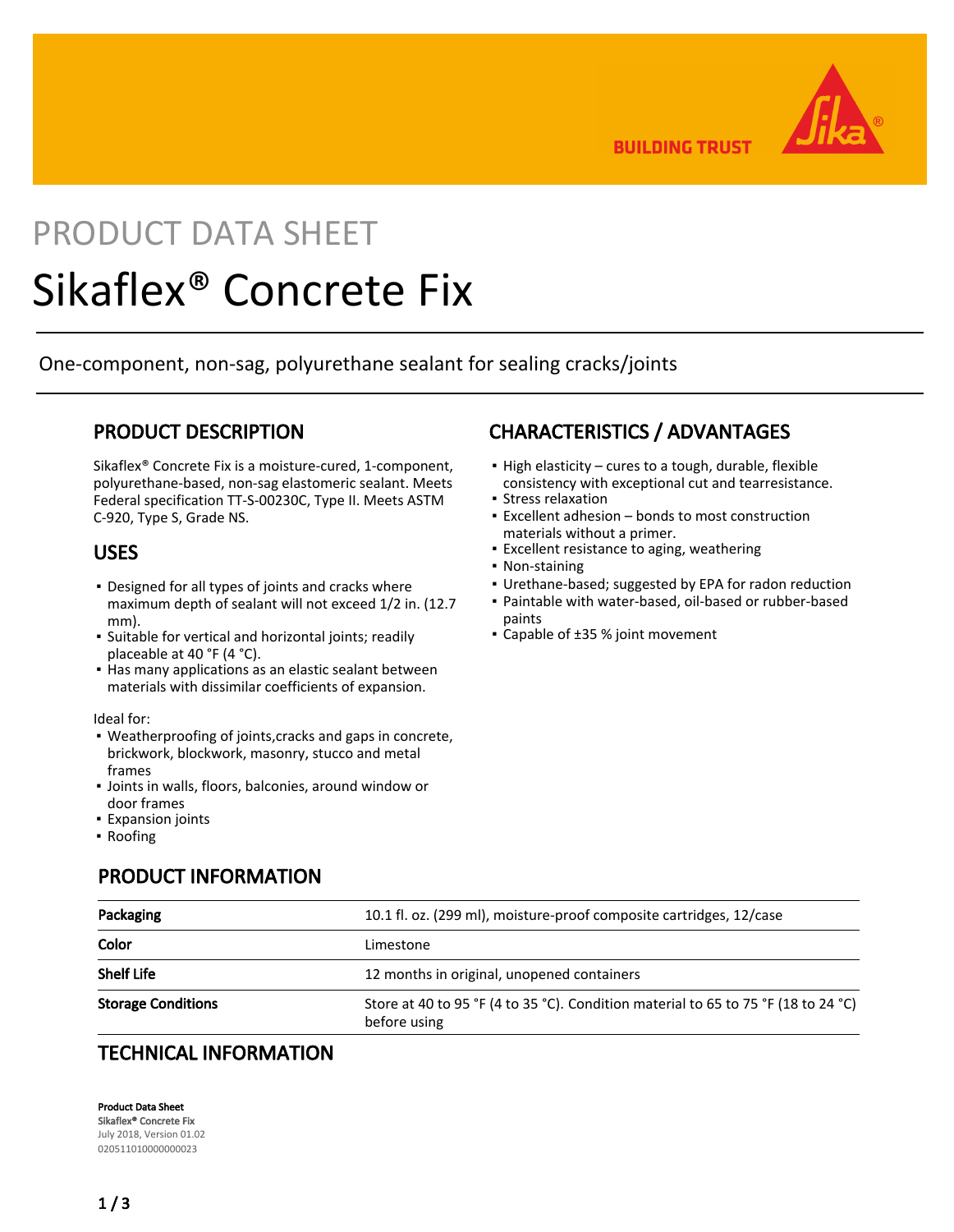| <b>Shore A Hardness</b>         | 40±5                                                                                                            | (ASTM C-661)<br>Tested at:<br>73 °F (23 °C)<br>50 % R.H. |  |
|---------------------------------|-----------------------------------------------------------------------------------------------------------------|----------------------------------------------------------|--|
| <b>Chemical Resistance</b>      | Good resistance to water, diluted acids, and diluted alkalines.<br>Consult Technical Service for specific data. |                                                          |  |
| <b>Resistance to Weathering</b> | Excellent                                                                                                       |                                                          |  |
| <b>Service Temperature</b>      | -40 to 170 °F (-40 to 77 °C)                                                                                    |                                                          |  |

### APPLICATION INFORMATION

| Coverage                       | 10.1 oz (299 ml) Cartridge: Yield in Linear Feet<br>Depth 1/4"<br>Depth 3/8"<br>Depth 1/2"                      |      |      |     |  |  |
|--------------------------------|-----------------------------------------------------------------------------------------------------------------|------|------|-----|--|--|
|                                | Width                                                                                                           |      |      |     |  |  |
|                                | 1/4"                                                                                                            | 24.3 |      |     |  |  |
|                                | 3/8"                                                                                                            | 16.2 | 10.8 |     |  |  |
|                                | 1/2"                                                                                                            | 12.1 | 8.1  | 6.1 |  |  |
|                                | 3/4"                                                                                                            | 8.1  | 5.4  | 4.0 |  |  |
|                                | 1"                                                                                                              |      |      | 3.0 |  |  |
|                                | $1 - 1/4"$                                                                                                      |      |      | 2.4 |  |  |
|                                | $1 - 1/2"$                                                                                                      |      |      | 2.0 |  |  |
| <b>Ambient Air Temperature</b> | 40 to 100 °F (4 to 38 °C). Sealant should be installed when joint is at midrange<br>of its anticipated movement |      |      |     |  |  |
| <b>Substrate Temperature</b>   | 40 to 100 °F (4 to 38 °C). Sealant should be installed when joint is at midrange<br>of its anticipated movement |      |      |     |  |  |
| <b>Cure Time</b>               | Final cure: 5-7 days                                                                                            |      |      |     |  |  |
| <b>Tack Free Time</b>          | 3-6 hours                                                                                                       |      |      |     |  |  |

# APPLICATION INSTRUCTIONS

#### SUBSTRATE PREPARATION

Clean all surfaces. Cracks/Joints must be sound, clean, dry, frost-free, and free of oil and grease. Curing compound residues and any other foreign matter must be thoroughly removed.

#### APPLICATION METHOD / TOOLS

Recommended application temperatures: 40 to 100 °F (4 to 38 °C). For cold weather application, condition units at approximately 70 °F (21 °C); remove prior to using. For best performance, Sikaflex® Concrete Fix should be gunned into joint when joint slot is at mid-point of its designed expansion and contraction. Place nozzle of gun into bottom of the joint and fill entire joint. Keep the nozzle in the sealant, continue on with a steady flow of sealant preceding the nozzle to avoid air entrapment. Avoid overlapping of sealant to eliminate entrapment of air. Tool as required. Maximum sealant depth is 1/2 in. (12.7 mm) and width is 1 in. (25.4 mm). Minimum depth is 1/4 (6.3 mm) and width is 1/4 in. (6.3 mm). Proper design is 2:1 width to depth ratio. For use in horizontal

joints in traffic areas, the absolute minimum depth of the sealant is 1/2 in. (12.7 mm). Always use bond breaker tape or closed cell backer rod for support on horizontal joints. Tool as necessary, with dry sealant spatula.

Uncured material can be removed with approved solvent. Cured material can only be removed mechanically. For spillage, collect, absorb, and dispose of in accordance with current, applicable local, state, and federal regulations.

# LIMITATIONS

- **-** Allow 1-week cure at standard conditions when using Sikaflex® Concrete Fix in total water immersion and prior to painting.
- . When overcoating with water-based, oil-based or rubber-based paints, compatibility and adhesion testing of mock-up installations is essential.
- **Avoid exposure to high levels of chlorine. (Maximum** continuous level is 5ppm of chlorine.)
- Maximum depth of sealant must not exceed 1/2 in. (12.7 mm); minimum depth is 1/4 in. (6.35 mm).
- Maximum width of sealant must not exceed 1 in. (25.4



Product Data Sheet Sikaflex® Concrete Fix July 2018, Version 01.02 020511010000000023

**BUILDING TRUST**